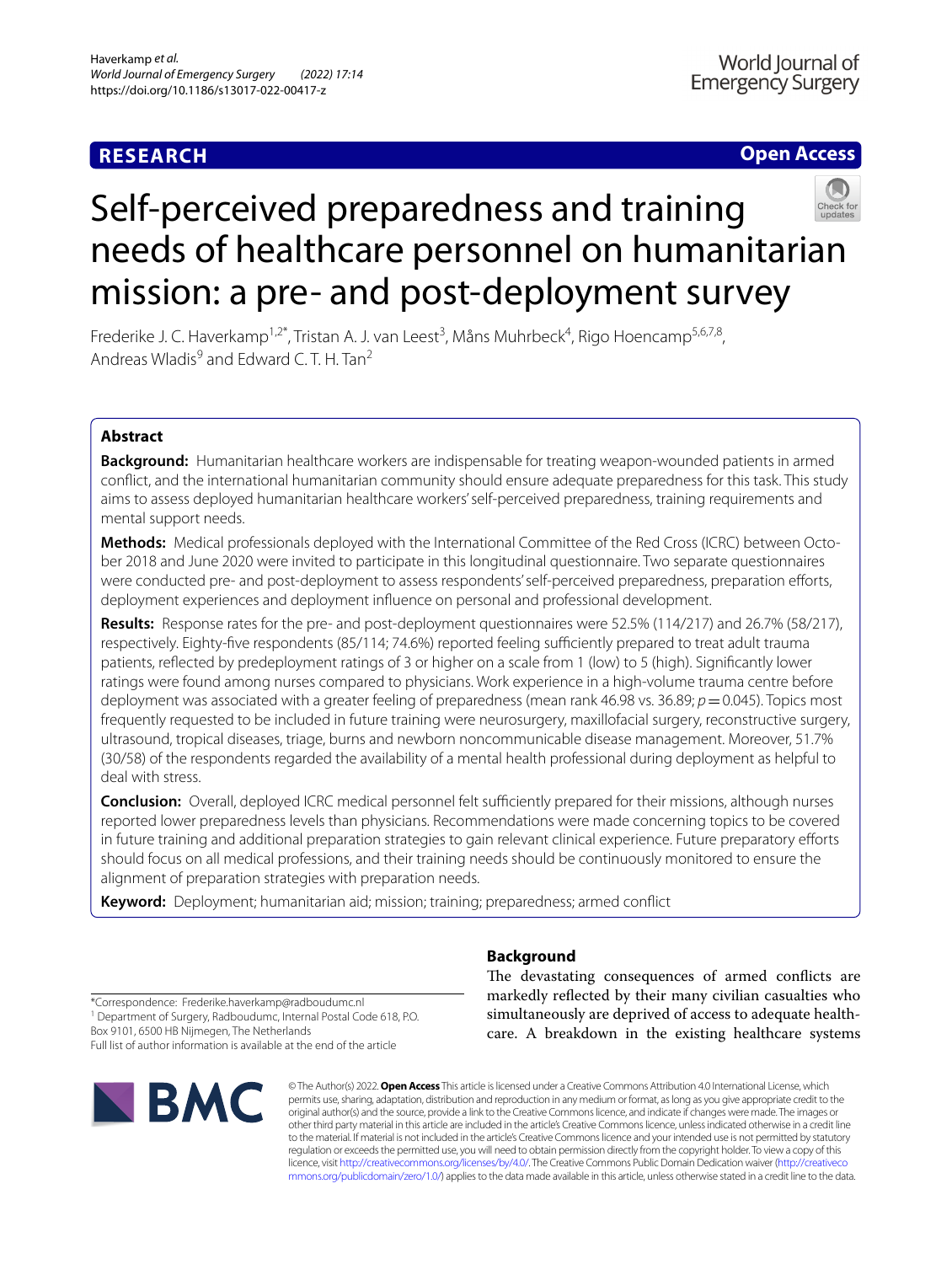caused by confict raises a pressing need for healthcare delivery by foreign medical teams  $[1-3]$  $[1-3]$ . Over the years, the international community has increasingly stressed the importance of professionalisation and appropriate preparation for deployed emergency medical teams. Unprepared humanitarian efforts may even harm the health system and patient population [\[4](#page-10-2)].

The World Health Organization has defined minimum standards for clinical care delivered by emergency medical teams [[5,](#page-10-3) [6\]](#page-10-4). Suitable training methods are essential to living up to these minimum standards because basic education and residency programmes insufficiently prepare teams for the caseload expected during deployment  $[7-9]$  $[7-9]$ . The types of procedures performed in civilian daily practice and the work conditions substantially contrast with those during deployment to confict zones.

Predeployment training is essential to fill the gap between skills acquired during primary medical training and skills required during deployment to a confict area. Many training opportunities currently exist, but geographical, logistical and fnancial limitations can make it challenging for humanitarian organisations to implement mandatory standardised predeployment training [[10–](#page-10-7) [12\]](#page-10-8). Moreover, the training needs vary widely between individuals based on their previous education and experience. Job titles can be similar, whereas actual competencies are not, due to international diferences in the postgraduate educational structure. For example, general surgeons perform fracture surgery in some countries, while in other countries, trauma or orthopaedic surgeons perform this surgery, resulting in diferent experience levels among these specialities. Therefore, resources should be allocated carefully to select training methods that meet the current needs.

Literature on self-perceived preparedness and training requirements for humanitarian healthcare workers deployed to confict areas is scarce. However, this information is vital to facilitate deployment preparation efforts for humanitarian organisations, such as the International Committee of the Red Cross (ICRC), which is one of the largest humanitarian aid organisations that specifcally operates to alleviate the sufering of victims of armed confict and provides healthcare for the weaponwounded. Worldwide, 599 hospitals were supported by the ICRC in 2020 [[13\]](#page-10-9).

To better fulfl the training needs of deployed medical teams, a questionnaire was conducted with 153 medical professionals working for the ICRC in 2017  $[14]$  $[14]$ . This first assessment demonstrated the need for additional training in paediatric care, fracture surgery and burn treatment and indicated a lower feeling of preparedness among nurses compared to physicians. The ICRC has since implemented a mandatory onboarding mission prior to the frst deployment. An onboarding mission is intended to prepare nurses and physicians for the work environment and injury types they typically encounter while on the mission. During an onboarding mission, nurses and physicians, in addition to the regular staf, work under ICRC supervision.

Persisting training needs should be reassessed regularly to expose trends and developments in deployment preparation strategies, such as the efectiveness of onboarding mission implementation on the preparedness level. Therefore, we conducted a follow-up questionnaire with customised pre- and post-deployment measurements, in contrast to the previous cross-sectional survey. The primary aim was to assess ICRC medical professionals' self-perceived preparedness and training requirements regarding trauma and emergency care delivered during deployment to conflict zones. The secondary aims were to identify factors associated with a higher feeling of preparedness and assess the need for mental support during and after deployment. Humanitarian organisations or individual healthcare workers can use study fndings to optimise their preparation strategies prior to deployment.

# **Methods**

This survey study consists of two time measurements (pre- and post-deployment) using a digital questionnaire. All enlisted ICRC medical professionals deployed between 1 October 2018 and 30 June 2020 were invited to participate. Potential participants included nurses, physiotherapists and physicians from any speciality. Project information with a personal invitation link was sent by email several weeks before and after deployment. Reminders were automatically sent two weeks after the initial survey invitation. Participants could complete the questionnaires until 31 July 2020. Participation in the survey was voluntary, with respondents consenting to participate by submitting their responses. The pre- and post-deployment responses were paired and rendered anonymous. All data were stored on encrypted servers of the Radboudumc, which are only accessible by research team members.

The survey design was similar to a previous survey among ICRC medical professionals [\[14](#page-10-10)], which was based on a review of existing questionnaires and expert opinions  $[15–20]$  $[15–20]$ . The predeployment survey contained questions regarding respondents' background characteristics, self-perceived preparedness and predeployment preparations (see Additional file [1](#page-9-0)). The post-deployment survey contains questions about self-perceived preparedness regarding the encountered injuries, deployment experiences, (human) resources during deployment, and deployment infuence on personal and professional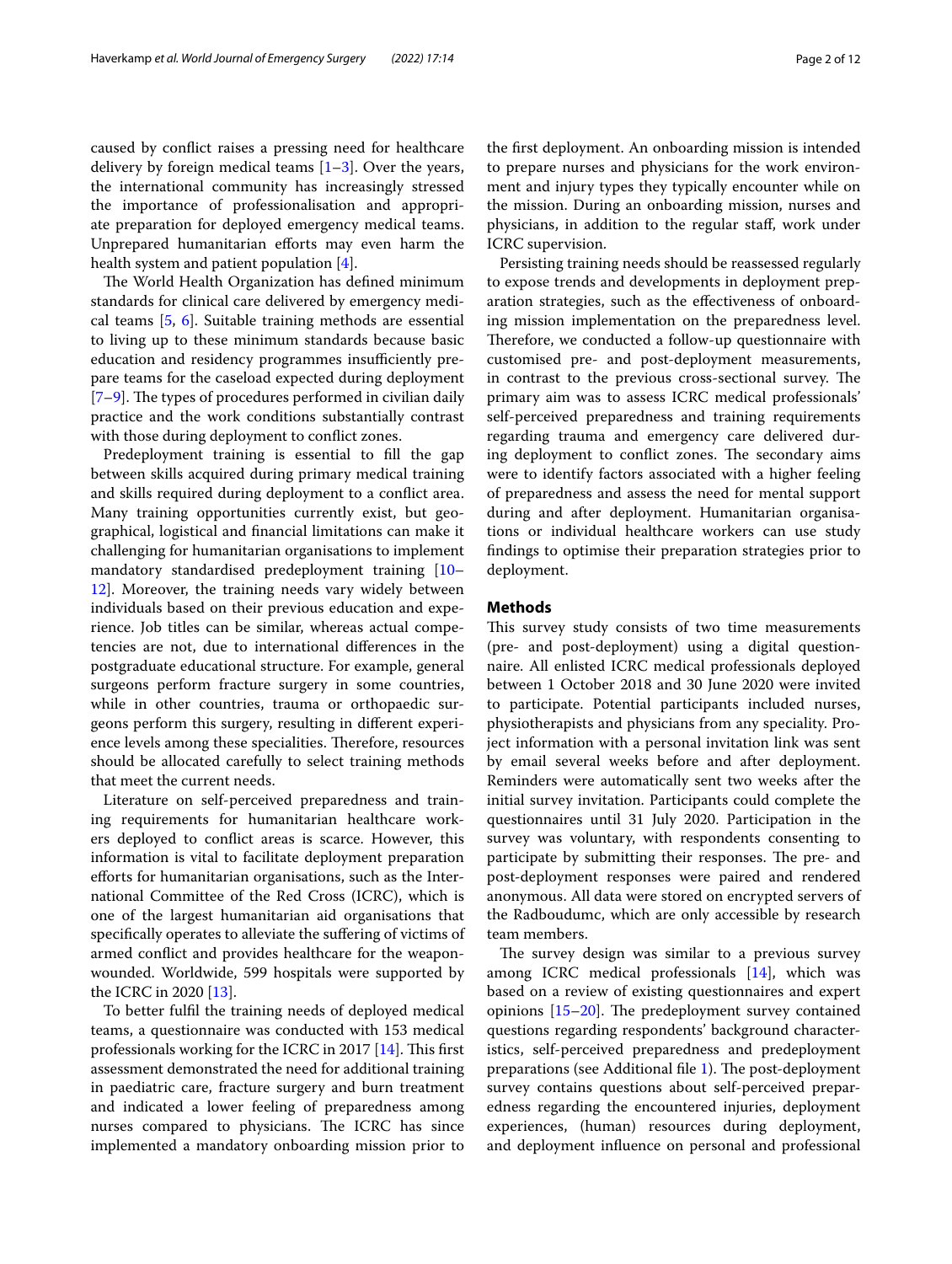development (see Additional fle [1](#page-9-0)). When asking about work experience in a high-volume trauma centre, this was defned as a hospital with high rates of severe trauma injuries with pathologies expected to mimic those during deployment.

Descriptive statistics are displayed as numbers with percentages or medians with interquartile ranges. Due to the quantity of the data, part of the data are displayed in the additional material (Additional file  $2$ ). The main results are presented in this manuscript. The primary outcome measure was the rating of self-perceived preparedness to treat paediatric and adult trauma patients. Comparative analyses were performed to compare the rating of self-assessed preparedness for multiple independent variables, including profession (physician or nurse, with subanalyses among surgeons, anaesthesiologists and nurses), previous deployments, years of clinical experience, predeployment training (clinical experience and onboarding mission) and country of basic medical education (low-, middle- or high-income countries). Additional subanalyses were performed with independent variables to assess the potential relationship with the satisfaction rating of the available equipment, need for psychological support, and deployment infuence on personal and professional development. Respondents with a matched pre- and post-deployment response were compared to respondents with a one-time response based on their background characteristics and self-perceived predeployment preparedness, to assess whether dropouts signifcantly difer from respondents included in follow-up.

#### **Statistical methods**

Chi-square testing was used to compare categorical variables between groups unless the sample size was less than 10 observations per group, for which a Fisher's exact test was used. The Mann–Whitney U and Kruskal Wallis tests were used to compare continuous variables between two or more than two groups, respectively. Mean ranks are displayed for variables that were compared using these nonparametric tests. The mean rank is calculated by ranking all absolute values included in the analysis from the smallest (1) to the largest value  $(n =$  the total number of values included). Then, for each group included in the comparison, the mean is calculated of these ranks and it is tested whether these mean ranks difer between groups. The Wilcoxon signed-rank test was used to compare the paired pre- and post-deployment ratings of selfperceived preparedness.

Missing data were regarded as missing at random, and missing variables were excluded per analysis. An  $\alpha$  level of 0.05 or lower was regarded as signifcant. All analyses were performed using IBM SPSS Statistics (version 25, IBM Corporation, Armonk, New York).

# **Results**

Predeployment questionnaires were completed by 40.1% (87/217) of the invitees and were partially flled out by an additional 12.4% (27/217) of the invited study population. Post-deployment questionnaires were completely and partially flled out by 25.3% (55/217) and 1.4% (3/217) of invitees, respectively. There were 42 matched pre- and post-deployment responses (19.4%; 42/217).

Respondents who submitted only one response (dropouts) were previously deployed with Médecins Sans Frontières for a longer period than respondents with a matched pre- and post-deployment response (mean rank 25.3 vs. 15.7;  $p = 0.010$ ). No other differences were found between these groups in the background characteristics or self-perceived predeployment preparedness.

## **Background characteristics**

Table [1](#page-3-0) lists the background characteristics of the respondents. Over 60% (69/114) of respondents had been deployed with the ICRC at least two times prior. The number of weeks of deployment with the ICRC did not difer signifcantly between physicians and nurses (mean rank 42.9 vs. 40.0; *p*=0.605). In addition, 57% of respondents (65/114) completed their primary education in a high-income country, 36.0% (41/114) in a middle-income country, and 7.0% (8/114) in a low-income country. Most medical professionals completed their education in Europe (51/114; 44.7%) or Africa (27/114; 23.7%).

Regarding the respondents' motivation to work with the ICRC, the three most frequently reported reasons were 'wanting to help people afflicted by war and disaster' (91/114; 79.8%), 'wanting to help people less fortunate in healthcare options' (81/114; 71.1%) and 'the opportunity to work together with colleagues from diferent nationalities' (66/114; 57.9%) [[21\]](#page-10-13).

# **Self‑perceived preparedness**

Table [2](#page-4-0) presents the median pre- and post-deployment ratings of self-perceived preparedness to treat adult and paediatric trauma patients. Among predeployment ratings, 85 respondents (85/114; 74.6%) reported feeling sufficiently prepared (rating of 3 or higher on the  $1-5$ scale) to treat adult trauma patients, and 81 respondents  $(81/114; 71.1%)$  reported sufficient self-perceived preparedness to treat paediatric patients. Nurses reported a lower feeling of preparedness than physicians for managing paediatric and adult trauma patients (Table [2](#page-4-0)). The median rating of self-perceived preparedness to treat paediatric patients was slightly higher (median 4.5)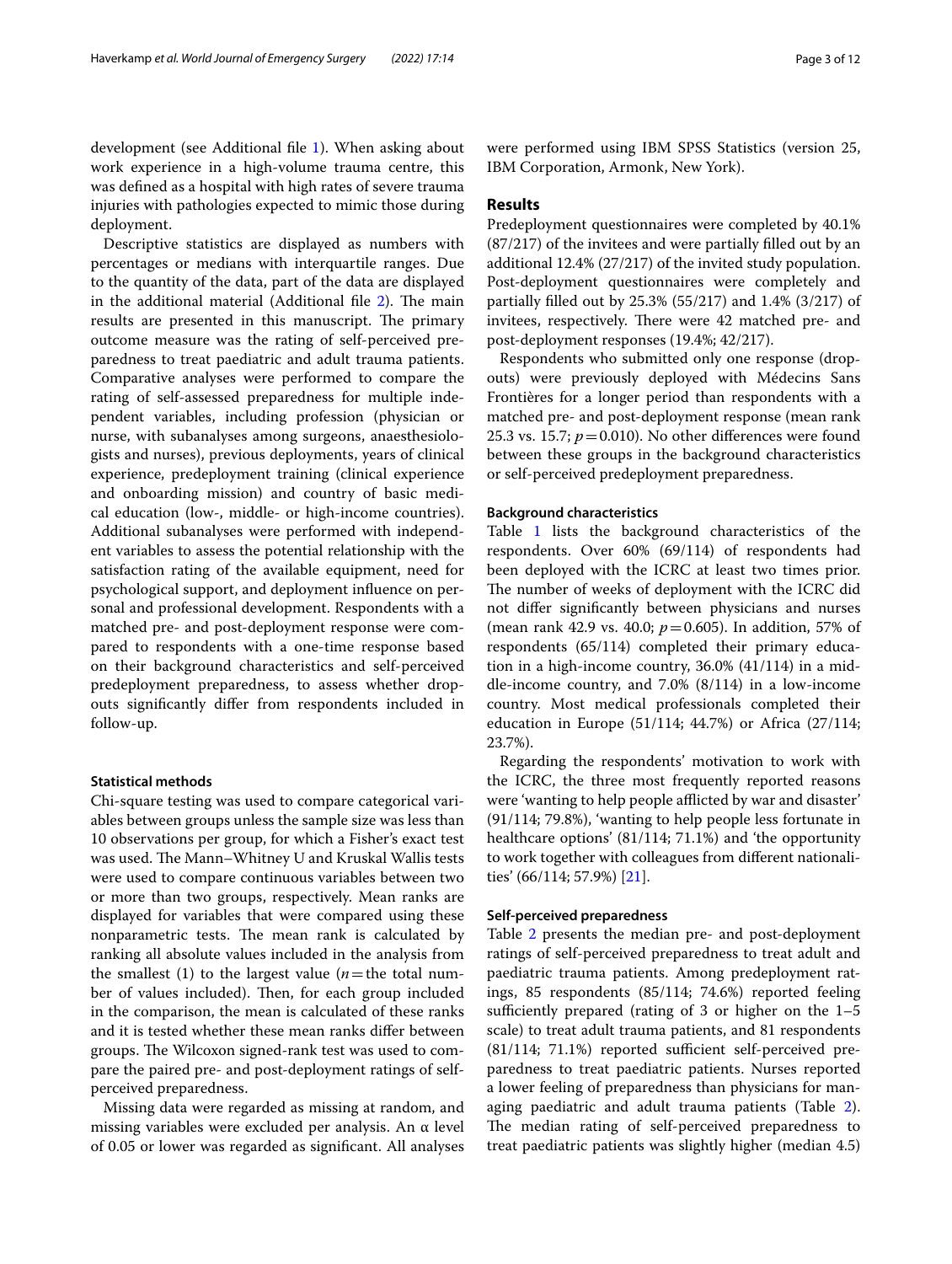<span id="page-3-0"></span>

| Variable                                                            | Value ( $n = 114$ ) |
|---------------------------------------------------------------------|---------------------|
| Sex (N, %)                                                          |                     |
| Male                                                                | 76 (66.7%)          |
| Female                                                              | 36 (31.6%)          |
| Missing                                                             | 2(1.8%)             |
| Age (years)                                                         |                     |
| Median, IQR                                                         | 45.5 (18.8)         |
| Missing                                                             | 2(1.8%)             |
| Continent of primary medical education                              |                     |
| Africa                                                              | 27 (23.7%)          |
| Asia                                                                | 15 (13.2%)          |
| Europe                                                              | 51 (44.7%)          |
| Oceania                                                             | $4(3.5\%)$          |
| North America                                                       | $7(6.1\%)$          |
| South America                                                       | 10 (8.8%)           |
| Missing                                                             | $0(0.0\%)$          |
| Country of primary medical education <sup>a</sup>                   |                     |
| Low income                                                          | 8 (7.0%)            |
| Middle income                                                       | 41 (36.0%)          |
| High income                                                         | 65 (57.0%)          |
| Missing                                                             | $0(0.0\%)$          |
| Profession (N, %)                                                   | $n = 130^{b}$       |
| Anaesthesiologist                                                   | 27 (20.8%)          |
| Surgeon                                                             | 47 (36.2%)          |
| Emergency Room physician                                            | 5(3.8%)             |
| Nurse                                                               | 48 (36.9%)          |
| Other                                                               | $1(0.8\%)$          |
| Missing                                                             | 2(1.5%)             |
| Years since registration as a nurse                                 |                     |
| Median, IQR                                                         | 13 (9.2)            |
| Missing                                                             | 8 (20.0%)           |
| Years since board registration as a medical specialist              |                     |
| Median, IQR                                                         | 16(18.0)            |
| Missing                                                             | $3(4.2\%)$          |
| Years of clinical experience                                        |                     |
| Median, IQR                                                         | 15 (13.8)           |
| Missing                                                             | 6 (5.3%)            |
| Years between most recent pre-deployment course and next deployment |                     |
| Median, IQR                                                         | 1.0(1.0)            |
| Missing                                                             | 40 (35.1%)          |
| Years between onboarding mission and next deployment                |                     |
| Median, IQR                                                         | 1.0(4.0)            |
| Missing                                                             | 56 (49.1%)          |
| Number of previous deployments with the ICRC (N, %)                 |                     |
| 0                                                                   | 24 (21.1%)          |
| 1                                                                   | 15 (13.2%)          |
| $\geq$ 2                                                            | 69 (60.5%)          |
| Missing                                                             | 6(5.3%)             |
| Number of previous deployments with MSF (N, %)                      |                     |
| 0                                                                   | 68 (59.6%)          |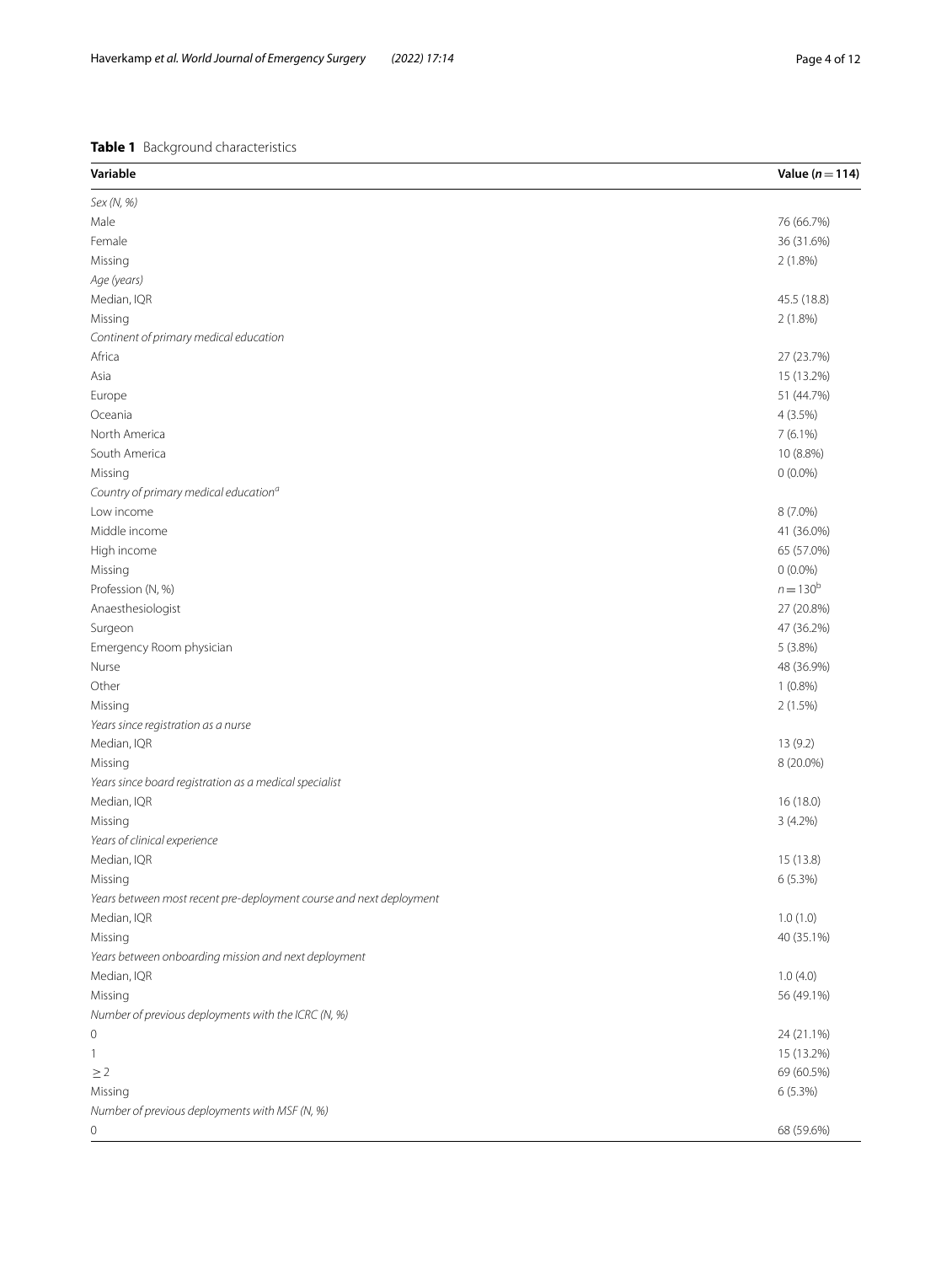**Table 1** (continued)

| Variable                                                                             | Value ( $n = 114$ ) |
|--------------------------------------------------------------------------------------|---------------------|
|                                                                                      | $7(6.1\%)$          |
| $\geq$ 2                                                                             | 32 (28.1%)          |
| Missing                                                                              | $7(6.1\%)$          |
| Number of previous deployments with armed forces (N, %)                              |                     |
| $\overline{0}$                                                                       | 88 (77.2%)          |
|                                                                                      | $7(6.1\%)$          |
| $\geq$ 2                                                                             | 13 (11.4%)          |
| Missing                                                                              | $6(5.3\%)$          |
| Worked in hospital in home country during the last year prior to deployment (N, %)   |                     |
| Yes                                                                                  | 66 (57.9%)          |
| No                                                                                   | 21 (18.4%)          |
| Missing                                                                              | 27 (23.7%)          |
| Experience with paediatric trauma during the last two years before deployment (N, %) |                     |
| No                                                                                   | 8 (7.0%)            |
| Sporadically/monthly                                                                 | 63 (55.3%)          |
| Frequently/weekly                                                                    | 37 (32.5%)          |
| Missing                                                                              | $6(5.3\%)$          |

<sup>a</sup> According to the World Bank classification [[21\]](#page-10-13)

 $^{\rm b}$  n  $=$  130 because profession is the only background characteristic that was also filled out in the postdeployment questionnaire

<span id="page-4-0"></span>

|  |  |  |  | <b>Table 2</b> Pre- and post-deployment rating of self-perceived preparedness |
|--|--|--|--|-------------------------------------------------------------------------------|

| Self-perceived preparedness | Physicians | <b>Nurses</b> | p value for comparison between<br>physicians and nurses |
|-----------------------------|------------|---------------|---------------------------------------------------------|
| Pre-deployment              |            |               |                                                         |
| Paediatric trauma           |            |               |                                                         |
| Median (IQR)                | 4.0(1.0)   | 4.0(1.0)      | 0.024                                                   |
| Mean rank                   | 47.78      | 35.13         |                                                         |
| Missing (N, %)              | 11 (15.3%) | 14 (35.0%)    |                                                         |
| Adult trauma                |            |               |                                                         |
| Median (IQR)                | 5.0(1.0)   | 4.0(1.0)      | 0.023                                                   |
| Mean rank                   | 47.43      | 35.94         |                                                         |
| Missing (N, %)              | 11 (15.3%) | 14 (35.0%)    |                                                         |
| Post-deployment             |            |               |                                                         |
| Paediatric trauma           |            |               |                                                         |
| Median (IQR)                | 4.5(1.0)   | 3.0(2.0)      | 0.004                                                   |
| Mean rank                   | 31.47      | 19.73         |                                                         |
| Missing (N, %)              | 2(2.7%)    | 3(7.5%)       |                                                         |
| Adult trauma                |            |               |                                                         |
| Median (IQR)                | 5.0(0.0)   | 4.0(2.0)      | 0.002                                                   |
| Mean rank                   | 32.16      | 20.77         |                                                         |
| Missing (N, %)              | $3(4.2\%)$ | 1(2.5%)       |                                                         |

Rating scale 1-5 (1 very unprepared—5 more than sufficiently prepared)

IQR interquartile range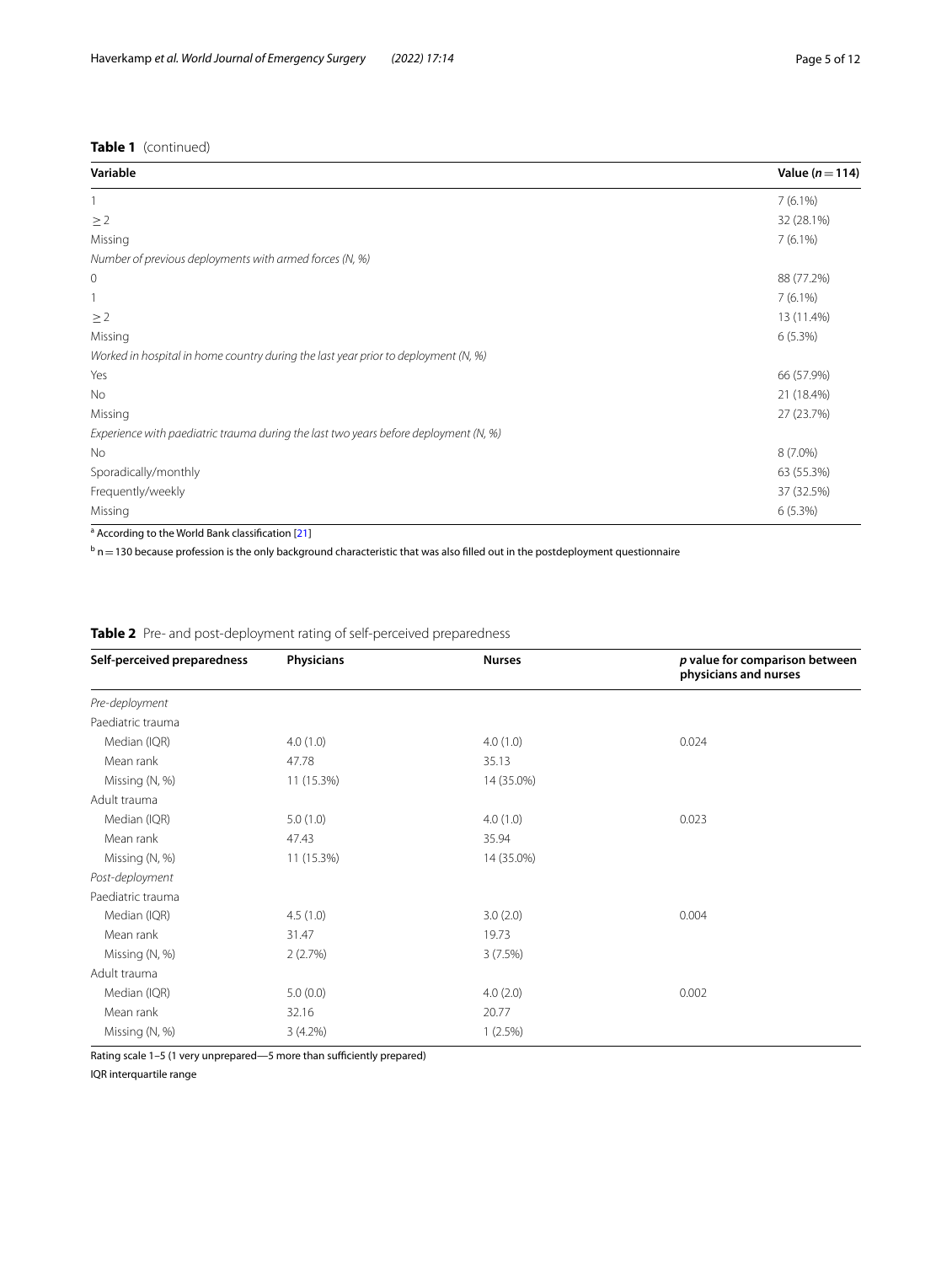<span id="page-5-0"></span>**Table 3** Topics requested for additional training and underlying reasons, stratifed by profession

|                                | <b>Topic</b>                                 | Requested (N, %) <sup>a</sup> |
|--------------------------------|----------------------------------------------|-------------------------------|
| Surgeons ( $N = 42$ )          |                                              |                               |
|                                | Neurosurgery                                 | 21 (50.0%)                    |
| $\overline{2}$                 | Maxillofacial surgery                        | 20 (47.6%)                    |
| 3                              | Plastic (reconstructive) surgery             | 20 (47.6%)                    |
| 4                              | Sonography/ultrasound skills                 | 17 (40.5%)                    |
| 5                              | Vascular surgery                             | 16 (38.1%)                    |
|                                | No need/noneb                                | $1(2.4\%)$                    |
| Anesthesiologists ( $N = 25$ ) |                                              |                               |
|                                | Sonography/ultrasound skills                 | 10 (40.0%)                    |
| 2                              | Tropical diseases                            | $6(24.0\%)$                   |
| 3                              | Triage skills                                | $5(20.0\%)$                   |
| $\overline{4}$                 | Antibiotic management                        | $4(16.0\%)$                   |
| 5                              | Intensive care                               | 4 (16.0%)                     |
|                                | No need/noneb                                | $1(4.0\%)$                    |
| Nurses ( $N = 40$ )            |                                              |                               |
|                                | Triage and mass casualty management          | 14 (35.0%)                    |
| $\overline{2}$                 | Burns patients                               | 11 (27.5%)                    |
| 3                              | New-born non-communicable disease management | 11 (27.5%)                    |
| $\overline{4}$                 | Tropical disease management                  | 9(22.5%)                      |
| 5                              | Paediatric patients                          | 8 (20.0%)                     |
|                                | Intensive care                               | 8 (20.0%)                     |
|                                | Wound care                                   | 8 (20.0%)                     |
|                                | No need/noneb                                | $1(2.5\%)$                    |
|                                |                                              |                               |

<sup>a</sup> Missing: surgeons 3 (7.1%); anaesthesiologists 7 (28.0%); nurses 18 (45.0%)

<sup>b</sup> Missing 'no need for training': surgeons 2 (4.8%); anaesthesiologists 6 (24.0%); nurses 17 (42.5%)

post-deployment as rated by physicians and slightly lower (median 3.0) as rated by nurses, compared to predeployment ratings (physicians' median 4.0; nurses' median 4.0). These differences were not statistically significant (comparison among physicians at  $p=0.739$  and nurses at  $p = 0.527$ ).

Respondents who gained additional work experience in a high-volume trauma centre prior to deployment  $(n=33)$  felt better prepared than medical professionals who did not, as rated predeployment for paediatric trauma (mean rank 46.98 vs mean rank 36.89;  $p = 0.045$ ). Subanalyses did not reveal any statistically signifcant correlation between the feeling of preparedness and the previous deployment, onboarding mission, country of primary medical education or years of clinical experience.

After deployment, respondents were asked to rate their training, knowledge and skills regarding the injuries they treated during deployment. Physicians rated this signifcantly higher (median 5.0; IQR 1.0; mean rank 32.03) than nurses (median 3.0; IQR 3.0; mean rank 20.43;  $p=0.003$ ). The medical training, knowledge and skills of direct colleagues during deployment were also rated. Again, physicians rated this higher (median 5.0; IQR 1.0; mean rank 30.45) than nurses did (median 4.0; IQR 2.0; mean rank 22.50;  $p=0.041$ ). When balancing the feeling of preparedness to treat paediatric patients against preparedness to treat adult patients, most respondents reported feeling equally confdent (26/58; 44.8%).

# **Predeployment preparations**

Respondents attended various courses as part of their predeployment preparations, and the most frequently attended courses for physicians were the Advanced Trauma Life Support (ATLS) course (surgeons 29/47; 61.7% and anaesthesiologists 9/27; 33.3%) and ICRC War Surgery Seminar (surgeons 23/47; 48.9% and anaesthesiologists 9/27; 33.3%). Nurses most frequently attended the Advanced Cardiovascular Life Support course (9/40; 22.5%). Two surgeons and two nurses did not attend any courses prior to deployment. Ten surgeons (10/47; 21.3%), fve anaesthesiologists (5/27; 18.5%) and fve nurses (5/48; 10.4%) went on an onboarding mission.

The most important activity as part of predeployment preparations was considered previous emergency care experience  $(56/114; 49.1\%)$ . The second-most important were previous deployments (47/114; 41.2%), and third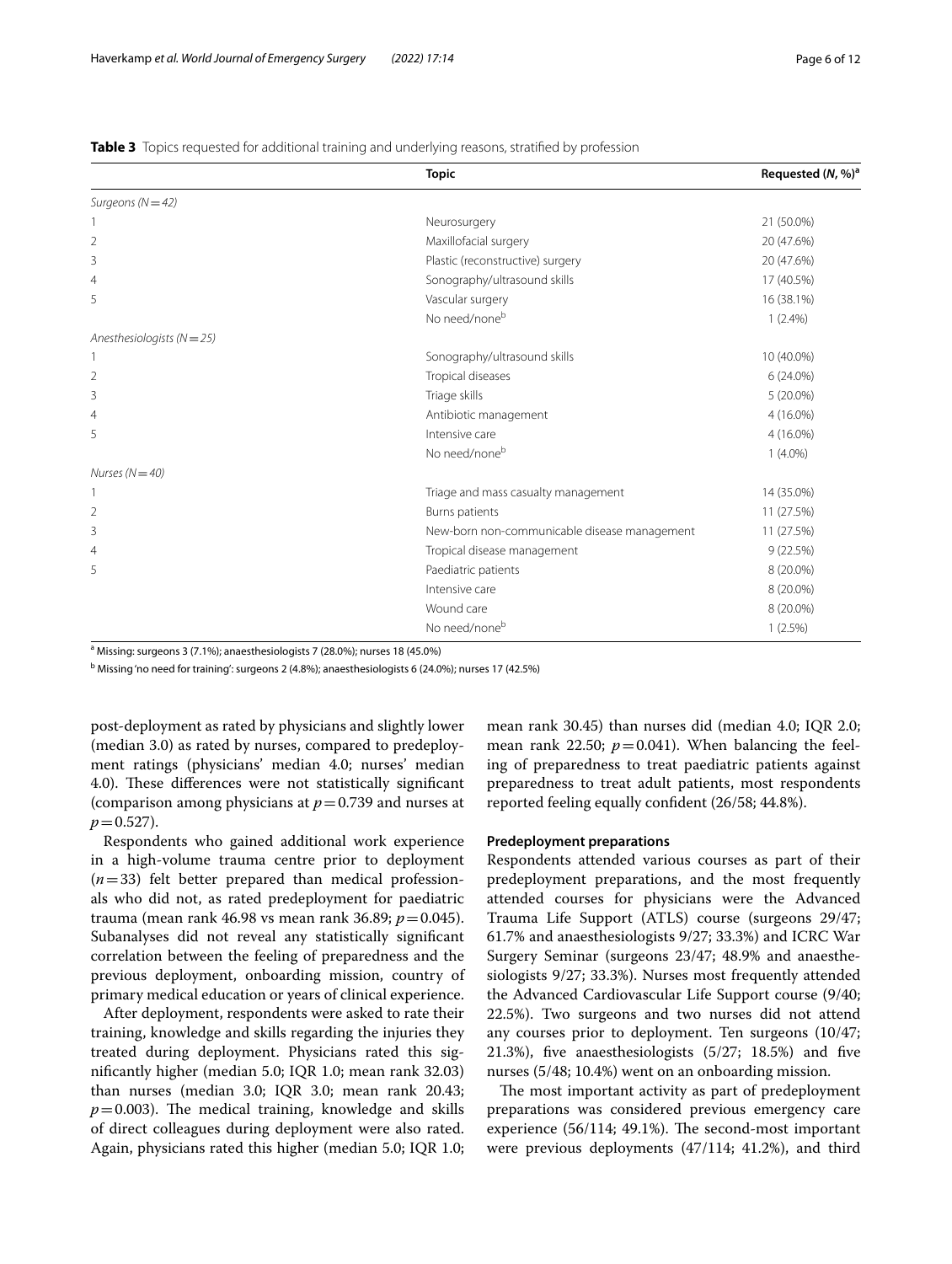<span id="page-6-0"></span>Table 4 Deployment effect on personal and professional development

| Median (IQR)  |
|---------------|
| N(%           |
|               |
|               |
| 4.0 (IQR 2.0) |
| $3(5.2\%)$    |
| 4.0 (IQR 2.0) |
| 8 (13.8%)     |
| 5.0 (IQR 1.3) |
| $4(6.9\%)$    |
| 3.0 (IQR 1.0) |
| 5(8.6%)       |
|               |
| 4.0 (IQR 2.0) |
| $4(6.9\%)$    |
| 4.0 (IQR 1.0) |
| $3(5.2\%)$    |
| 1.0 (IQR 2.0) |
| 5(8.6%)       |
|               |

*IQR* interquartile range

<sup>a</sup> Rating scale 1–5 (1 much deteriorated—3 neutral—5 much improved)

<sup>b</sup> Rating scale 1–5 (1 major negative—3 neutral—5 major positive)

<sup>c</sup> Rating scale 1–5 (1 not at all—5 very much)

was the basic education programme for their current profession (34/114; 29.8%). As part of the deployment preparation, 33 respondents (33/114; 28.9%) gained additional work experience in a high-volume trauma centre, and 38 respondents (38/114; 33.3%) were able to practice with the equipment they would have at their disposal during deployment. Overall, respondents rated predeployment information about various aspects of their mission as sufficient, with median ratings of 4.0 and 5.0 on a 1–5 scale (1 indicating not at all adequately informed and 5 indicating more than sufficiently informed).

The five topics most frequently proposed to be included in future predeployment training are listed per speciality in Table [3](#page-5-0). Subanalyses revealed various factors correlated with the number of topics requested for additional training. Surgeons (mean rank 66.19) requested more topics for additional training than anaesthesiologists (mean rank 39.74;  $p = 0.002$ ). Respondents who had been on previous deployments (mean rank 52.51) proposed fewer topics for additional training than those who had not (mean rank 84.40;  $p = 0.023$ ), whereas respondents who went on an onboarding mission (mean rank 67.52) requested more topics for additional training than those who did not (mean rank 53.92; *p* = 0.050).

Humanitarian military cooperation in predeployment training was regarded as advantageous by 39 (39/114; 34.2%) respondents, whereas 9 respondents (9/114; 7.9%)

reported they were against such cooperation and 39 respondents (39/114; 34.2%) reported they did not have any opinion about this statement. Sharing knowledge and experiences was mentioned multiple times as a reason to vote in favour of such cooperation. The lack of impartiality and neutrality were the main reasons respondents voted against humanitarian military cooperation.

#### **Deployment experiences**

More than one-third (22/58; 37.9%) reported being on call 24 h per day, and almost half (27/58; 46.6%) reported being on call seven days per week. The caseload mostly ranged from 1 to 20 cases per week for surgeons (11/23; 47.8%), anaesthesiologists (3/7; 42.9%) and nurses (9/25; 36.0%). The frequency at which injuries outside the respondent's feld of expertise were encountered varied widely. Surgeons most often reported encountering such injuries a few times a month (7/23; 30.4%), whereas anaesthesiologists reported this to happen less than once a month (4/7; 57.1%). Nurses mostly reported that this happened a few times a week (6/25; 24.0%). Regarding communication during deployment, 23 respondents (23/58; 41.8%) reported that no structured methods of communication were used during the handover of patient information.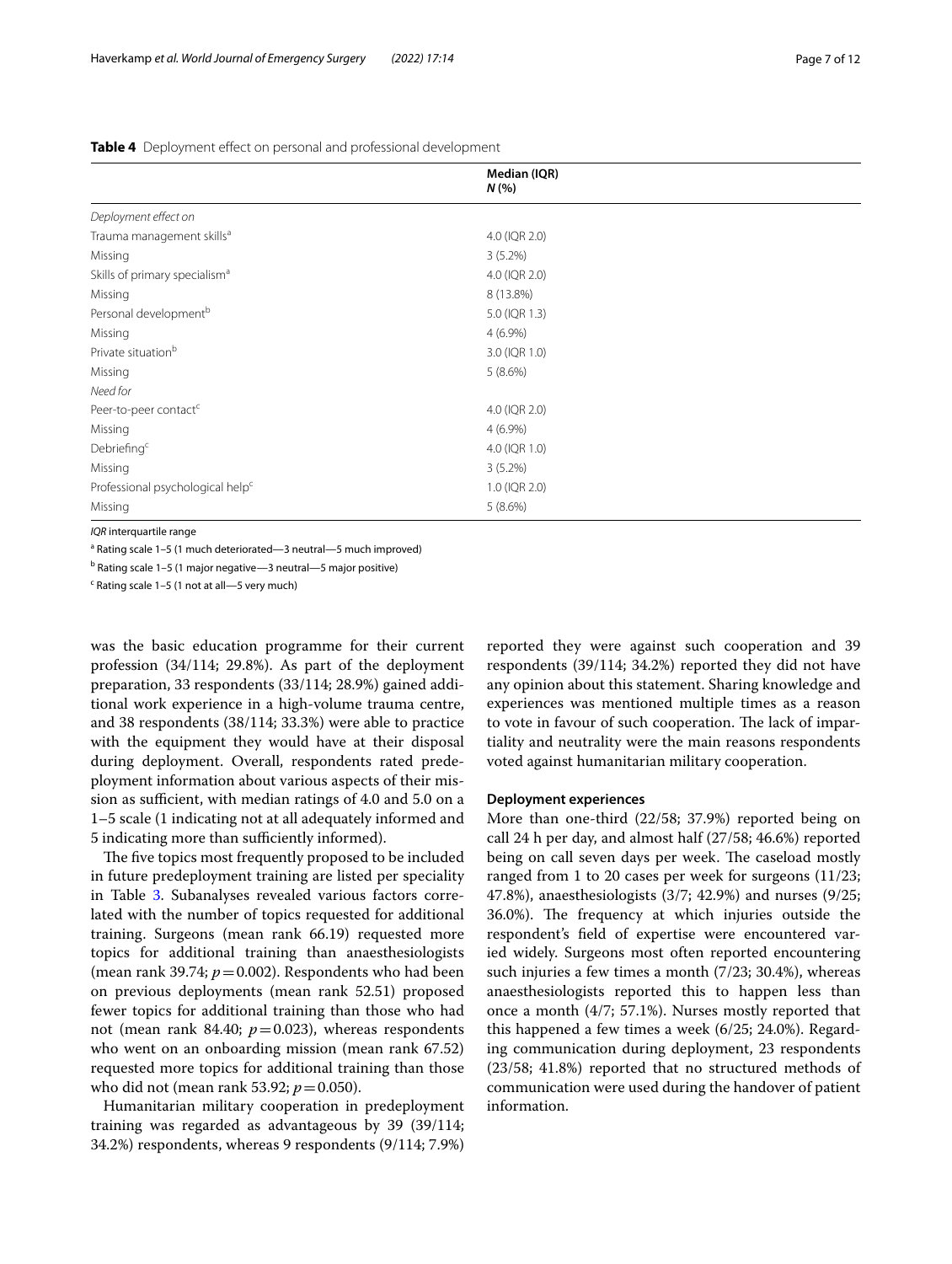#### **(Human) resources during deployment**

The equipment medical professionals had at their disposal during deployment was rated on a 1 to 5 scale (1 very dissatisfed to 5 very satisfed; see Additional fle [2](#page-9-1), Section 1.17). Subanalyses indicated that physicians (mean rank 27.96) were more satisfed than nurses (mean rank 19.65;  $p=0.028$ ) with the equipment for adult patients in the operation room. Respondents who completed their medical education in a high-income country were less satisfed with the equipment for adults (mean rank 14.90) and paediatric patients (mean rank 14.18) in the operation room than respondents who completed their education in middle-income countries (adults: mean rank 23.11 with  $p=0.049$ ; paediatric patients: mean rank 23.35 with *p* = 0.030).

Thirty-two respondents (32/58; 55.2%) reported that more experienced colleagues were available for consultation at the deployment site. A referral centre was available for paediatric and adult patients for 24.1% of the respondents (14/58). A substantial proportion of respondents reported that it took more than two hours to reach a referral centre for paediatric patients (14/58; 24.1%) and adult patients (15/58; 25.9%).

# **Deployment infuence on personal and professional development**

Respondents' ratings of how their deployment afected their professional skills are displayed in Table [4.](#page-6-0) Overall, deployment infuence on respondents' personal development was rated at a median of 5.0 (IQR 1.3) on a 1 to 5 scale (1 = major negative effect, 3 = neutral and  $5$  = major positive efect), and the infuence on respondents' private situations was rated at a median of 3.0 (IQR 1.0). A substantial need for peer-to-peer support and debriefng during deployment was reported, whereas respondents experienced a lower need for professional psychological help during their last deployment (Table [4](#page-6-0)).

Respondents who gained additional work experience in a high-volume trauma centre prior to deployment reported less need for professional help (mean rank 19.82) than respondents who did not (mean rank 29.58;  $p=0.027$ ). It was also reported how many respondents received peer-to-peer contact (38/58; 65.6%) and psychological help (1/58; 1.7%) and attended a debriefng session (45/58; 77.6%).

Various activities were regarded to help deal with stress during deployment, and the most frequently indicated suggestion was 'availability of a mental health professional during deployment' (30/58; 51.7%). The importance of formal debriefng was rated at a median of 4.0 (IQR 2.0) on a scale from 1 to 5 (1 = not important at all and  $5=$ absolutely essential), and informal debriefing was rated at a median of 5.0 (IQR 2.0).

An open question was posed to respondents about what training they would recommend for colleagues preparing for their frst mission in a confict zone. Several topics and themes were mentioned: psychological preparedness, stress management, multicultural preparedness, communication and teamwork, emergency preparedness, war surgery preparedness, information on mission logistics, attendance of the ATLS course, and security and safety training.

# **Discussion**

This follow-up survey demonstrated that healthcare workers deployed with the ICRC generally rated their preparedness level to treat trauma patients as sufficient, although nurses reported a signifcantly lower feeling of preparedness than physicians. Additional work experience in a high-volume trauma centre before deployment was associated with a higher feeling of preparedness to treat paediatric trauma patients and a lower need for professional psychological help. Half of the respondents suggested that the availability of a mental health professional would be helpful to deal with stress during deployment. Topics most frequently requested for inclusion in future training were neurosurgery, maxillofacial surgery, reconstructive surgery, tropical diseases, newborn noncommunicable disease management, burns, triage and ultrasound.

Strikingly, despite the sufficient median rating of preparedness, the proportion of respondents who rated their predeployment preparedness level as sufficient (rating of 3 or higher on a 1–5 scale) decreased to 75% in this survey compared to 93% in the survey in 2017 [[14\]](#page-10-10). However, no substantial diferences were observed in the respondents' background characteristics or previous work experience. The potential influence of some contextual changes between the two study periods is discussed further.

One development was the broad implementation of an onboarding mission within the ICRC in 2017. In addition to the knowledge and skills gained, onboarding missions could be essential in preparing healthcare workers for the challenges they face when working in resource-restrained confict settings. An observed decrease in self-perceived preparedness after deployment compared to the predeployment rating by nurses and anaesthesiologists supports this notion [[22](#page-10-14)]. Furthermore, respondents who had been on an onboarding mission requested additional training on a greater number of topics than those who did not. These findings suggest that onboarding missions increase the awareness of the potential skill gaps among deployed healthcare workers and potentially stimulate eforts to fll these gaps for forthcoming missions.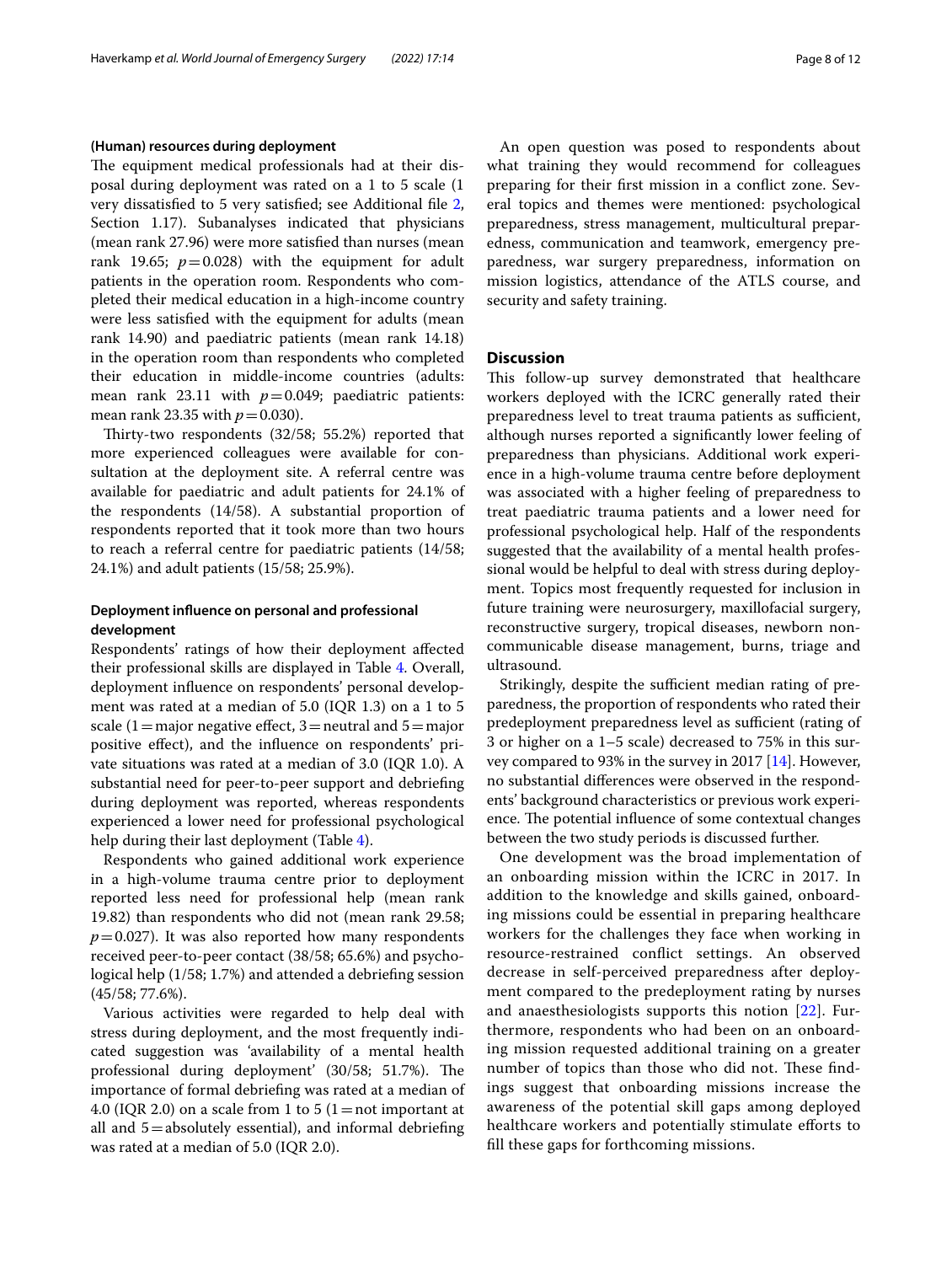Another noted trend was that the distribution of ICRC healthcare workers' nationalities has substantially changed compared to a previous study among ICRC humanitarian aid workers, in which 21% comprised medical personnel [\[23\]](#page-10-15). In 2009, the nationality of 80.1% of the humanitarian aid workers was European and 3.5% was African, whereas, respectively, these percentages are likely to be substantially lower and higher in the study period between 2018 and 2020, based on the continents where ICRC medical personnel completed their primary medical education (44.7% in Europe and 23.7% in Africa). Although healthcare workers from diferent settings are expected to have diferent skillsets and gaps, it is complicated to predict whether diferent nationalities are associated with various preparedness levels. Medical personnel from low- and middle-income countries could be better adapted to work in resource-constrained confict settings given the broader skillset needed to work in a Level I hospital in a low-income country compared to a high-income country [[24\]](#page-10-16). For instance, penetrating trauma is frequently encountered in armed conficts and is much more common in low-income countries than high-income countries [[25](#page-10-17), [26\]](#page-10-18). Conversely, specialised physicians from high-income countries often have specifc in-depth knowledge and access to more specialised preparatory training opportunities. Perhaps cross matching these diferent medical backgrounds within deployment teams would yield the optimal team composition.

Additionally, this study identifed multiple job-specifc subjects that humanitarian healthcare workers want included in future training. Compared to our study from 2017, a shift was observed from fundamental topics, such as paediatrics, fracture surgery and burn treatment, to more specialised topics, such as neurosurgery, maxillofacial surgery, plastic surgery, sonography and newborn noncommunicable disease management. A similar pattern was found when comparing caseload aboard the United States Navy hospital ship during humanitarian missions between  $2015$  and  $2018$   $[27, 28]$  $[27, 28]$  $[27, 28]$  $[27, 28]$ . This trend could result from a change in caseload or the greater availability of more advanced equipment at ICRC's healthcare facilities, allowing for more advanced care. In line with this notion, several respondents requested sonography training, which has become available at most ICRC deployment sites during the study period. The lower request for additional training in paediatrics is also reflected by a greater proportion of respondents (71%) who indicated feeling sufficiently prepared to treat paediatric patients compared to the proportion in 2017 (62%), suggesting that preparation strategies have improved for this patient category [[14](#page-10-10)].

Besides preparedness in terms of medical knowledge and skills, psychological preparedness for deployment should not be underestimated. Humanitarian aid workers are exposed to signifcant stress through demanding working conditions, ethical and moral dilemmas, and confrontation with human sufering and violence [[23](#page-10-15), [29\]](#page-11-0). A survey among humanitarian workers found that 30% of the recently returned staff experienced signifcant symptoms of post-traumatic stress disorder [[29](#page-11-0)]. Remarkably, in our questionnaire administered to ICRC medical personnel, most respondents reported that they experienced a low need for professional psychological support during their last deployment, and only one person received such help. Moreover, more than half of our respondents reported that, for future deployments, the availability of a mental health professional would be helpful to deal with stress. Perhaps the efectiveness of such an intervention was only realised in hindsight.

Other studies endorse the necessity of having a mental health professional available on site  $[30, 31]$  $[30, 31]$  $[30, 31]$  $[30, 31]$ , but even peer-to-peer contact resulted in a lower report of exhaustion during deployment  $[23, 32]$  $[23, 32]$  $[23, 32]$ . The British armed forces implemented a peer-to-peer Trauma Risk Management (TRiM) system, in which nonmedical but military-afliated personnel are trained to screen service members on their risk of developing mental health conditions after traumatic incidents and provide customised support [\[33](#page-11-4)]. Furthermore, Surya et al. outlined other evidence-based strategies to reduce distress among deployed healthcare workers, such as team building, mindfulness, physical exercise, event-triggered counselling, eye movement desensitisation and reprocessing, and adequate predeployment training [\[34](#page-11-5)]. Following these recommendations, humanitarian aid organisations should develop comprehensive prevention and management strategies for deployed healthcare workers to cope with stress and mental illness while considering the potential, delayed manifestations.

This study is not without limitations. Specifically, the post-deployment questionnaire yielded a low response rate, and several variables have missing values, which requires careful interpretation. A one-time measurement might have resulted in a higher overall response rate, but the two time measurements focused on diferent deployment phases and could have reduced recall bias. Moreover, the three main professions of ICRC surgical teams (i.e. nurses, anaesthesiologists and surgeons) are sufficiently represented. Furthermore, we tried to mitigate social desirability bias by ensuring an anonymous response. Finally, this study administered a self-assessment questionnaire resulting in subjective measurements of the preparedness level for deployment, which could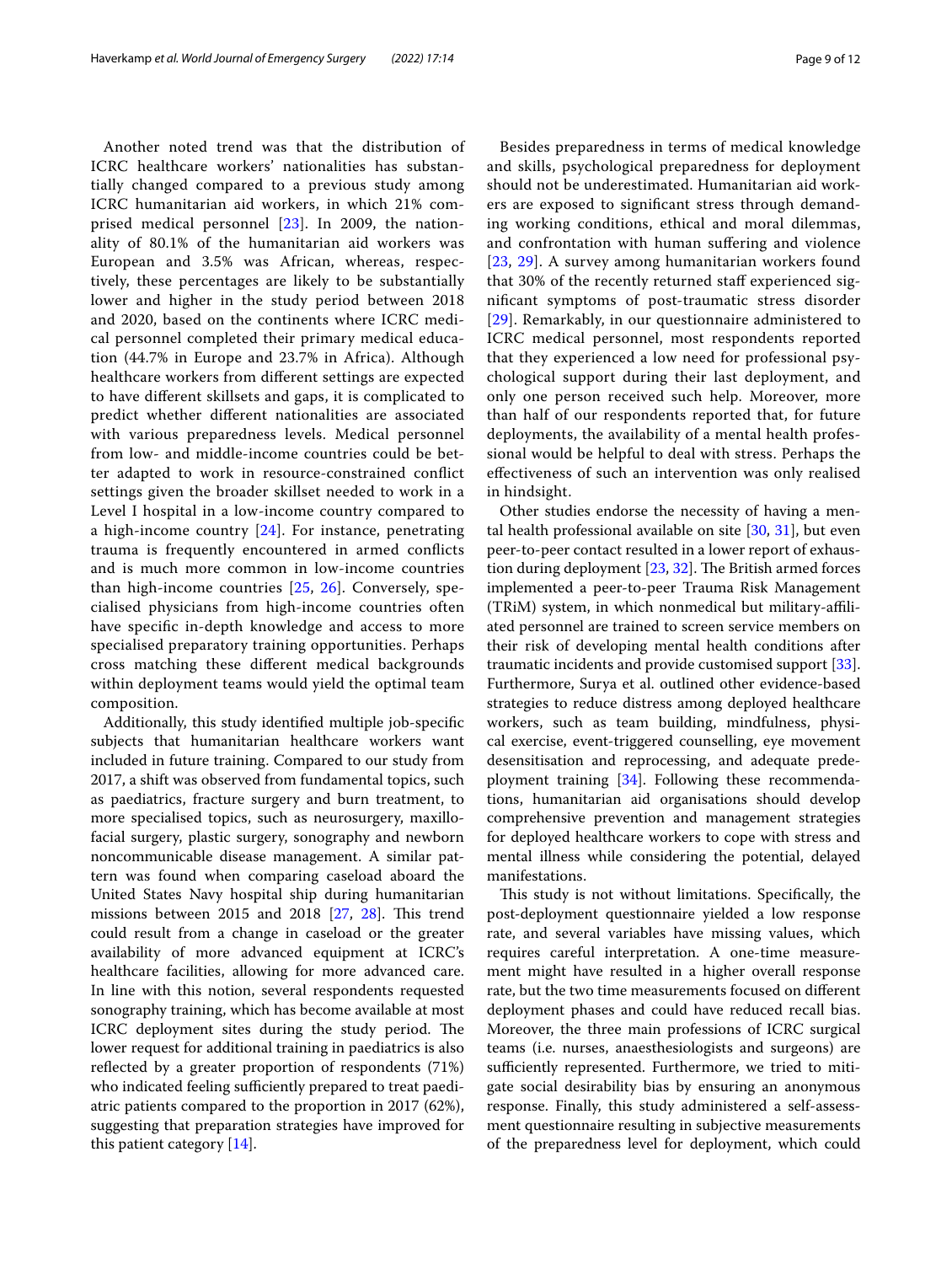deviate from the factual level of preparedness. However, after a literature review on the self-assessment of surgical skills, Rizan et al. concluded that surgeons generally could accurately assess their own skills [\[35](#page-11-6)].

Despite these limitations, recommendations can be made for future deployment preparations based on our study fndings in the context of the preceding literature. First, predeployment training should focus on the entire spectrum of medical professionals  $[36]$  $[36]$ . Greater efforts should be made to meet nurses' training needs because a lower preparedness rating was already demonstrated in the previous survey in 2017 and other research in the broader context of disaster preparedness [\[37](#page-11-8)[–40\]](#page-11-9). Within this study, nurses indicated several core medical topics to be included in future training (e.g. triage, burn treatment, and management of noncommunicable diseases in newborns), but their needs also lie in the feld of interprofessional skills (e.g. communication, resource management or public health interventions) [[22,](#page-10-14) [36](#page-11-7), [41,](#page-11-10) [42](#page-11-11)]. Examples of promising training programmes for humanitarian health workers have been presented and can be built upon to develop future disaster preparedness curricula [[43–](#page-11-12)[46](#page-11-13)].

Second, onboarding missions are of immense value to provide insight into what is expected in terms of knowledge and skills, and these should be provided for healthcare workers, specifcally those without previous deployment experience. Alternatively, or complementarily to an onboarding mission, additional work experience in a high-volume trauma centre is regarded as helpful preparation for deployment to a confict zone.

Third, medical professionals' background in training and experience should be considered during the composition of medical teams for deployment, ensuring a representation of complementary skills. Competency lists have been established for deployed teams providing damage control surgery in austere environments [\[9](#page-10-6), [47\]](#page-11-14), and an essential addition was made by Stathakarou et al*.,* who included nontechnical competencies [\[48](#page-11-15)]. Application of a competency checklist before deployment facilitates identifying the need for additional customised training or simultaneous deployment of medical professionals with complementary skills. Of course, basic training requirements (e.g. ATLS course attendance for physicians) are preserved but can be complemented with more specialised trauma care courses, such as the ICRC war surgery seminar or the Surgical Training for Austere Environments (STAE) course. Whether an applicant for humanitarian deployment holds the required competencies could be based on self-assessment or local supervisor assessment, or competency-based assessments, such as Entrustable Professional Activities (EPAs), could be incorporated into onboarding missions. However, the latter can be challenging due to the unpredictable environment. Objective measurement of required competencies for surgical team members deployed to austere environments is an important focus for future research.

Finally, humanitarian organisations should strengthen the peer-to-peer counselling network or even provide professional counselling during deployment. Awareness should already be raised predeployment regarding the provided strategies to cope with deployment-related stress and mental illness. These recommendations should be widely considered within the international humanitarian community as it is common for humanitarian healthcare workers to deploy with multiple organisations, as demonstrated by the fnding that 30% of the respondents had been previously deployed with Médecins Sans Frontières.

## **Conclusion**

Recently deployed ICRC medical personnel reported feeling sufficiently prepared for their tasks during missions. However, a lower feeling of preparedness was found compared to 2017, combined with a persistent lower feeling of preparedness among nurses compared to physicians, which reconfrms the need for additional customised training of the entire spectrum of humanitarian healthcare workers. Onboarding missions or additional work experience in a high-volume trauma centre were identifed as essential components in predeployment preparations. Additionally, recommendations were made regarding the topics that should be included in future training. The humanitarian medical aid community should consider competency-based customisation of training and composition of deployment teams, guided by research efforts to objectively identify and measure the required competencies. Continuous monitoring of humanitarian healthcare workers' training needs is essential because substantial changes can occur related to changes in the environment, caseload or resources.

#### **Supplementary Information**

The online version contains supplementary material available at [https://doi.](https://doi.org/10.1186/s13017-022-00417-z) [org/10.1186/s13017-022-00417-z.](https://doi.org/10.1186/s13017-022-00417-z)

<span id="page-9-1"></span><span id="page-9-0"></span>**Additional fle 1.** Pre- and post-deployment questionnaires.

**Additional fle 2.** Statistical analysis. Description: extensive analysis of all available data.

#### **Acknowledgements**

The authors want to offer sincere thanks to Géraldine Meichstry, Talent Manager of the Health Unit (assistance division) of the International Committee of the Red Cross (ICRC), for the logistical support with identifcation of potential study participants. Also, Stefan Verweij's work on distribution of the questionnaires with his company Evently, is very much appreciated.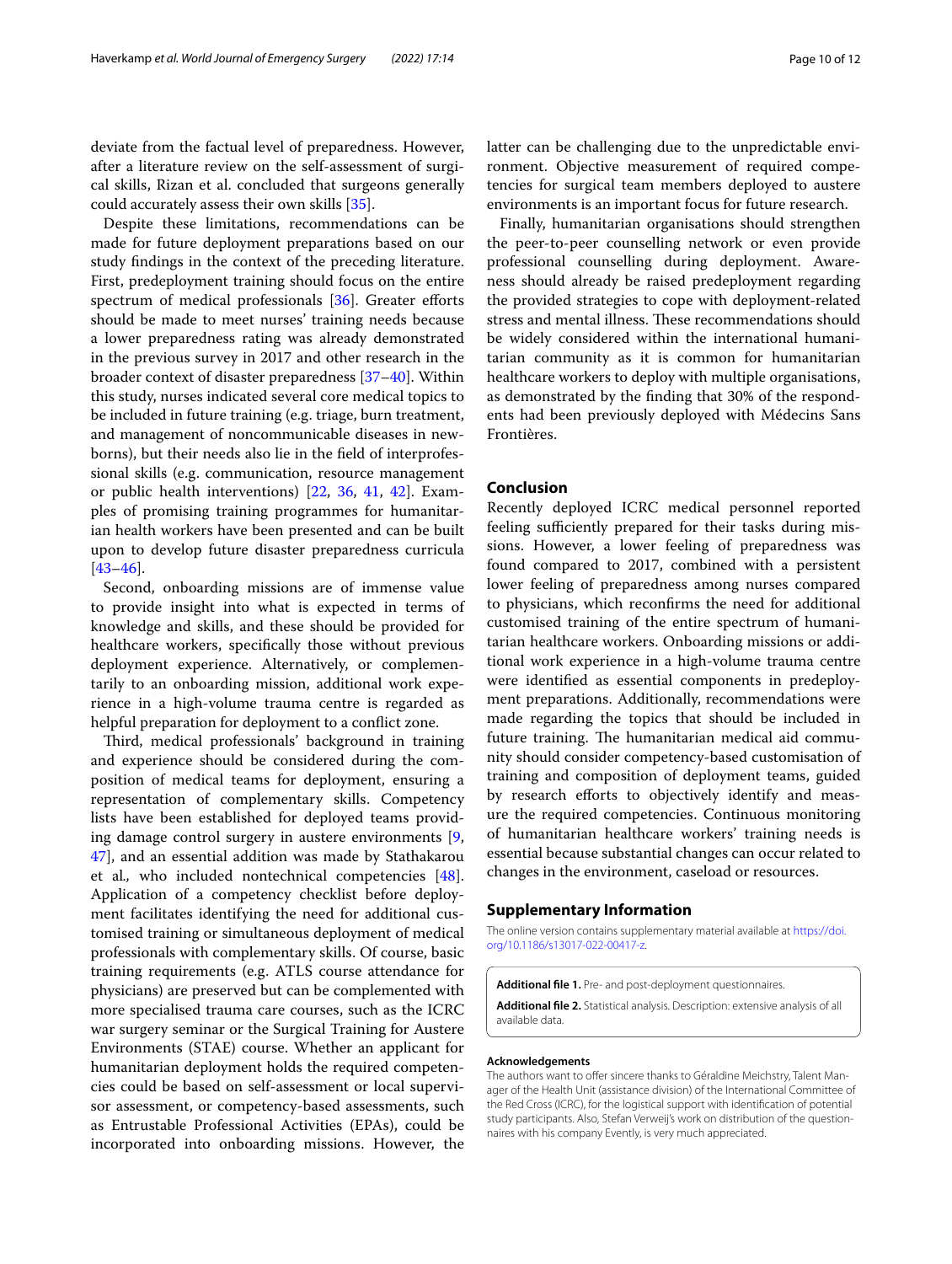## **Authors' contributions**

This study was conceived by F.H., M.M., A.W. and E.T. The study design was made by F.H., T.L., M.M., and E.T. Data were collected and analysed by F.H. and T.L. Interpretation of the data was done by all authors. All authors read and approved the fnal manuscript.

#### **Funding**

No funding was received for performance of this study.

#### **Availability of data and materials**

All data generated or analysed during this study are included in this published article and its additional information fles.

## **Declarations**

# **Ethics approval and consent to participate**

This study was approved by the ICRC headquarters in Geneva, Switzerland. Additionally, it was deemed exempt from the Medical Research Involving Human Subjects Act by the Radboudumc Medical Ethics Committee (No. 2021–13109).

#### **Consent for publication**

Not applicable.

#### **Competing interests**

The authors declare that they have no competing interests.

#### **Author details**

<sup>1</sup> Department of Surgery, Radboudumc, Internal Postal Code 618, P.O. Box 9101, 6500 HB Nijmegen, The Netherlands. <sup>2</sup> Department of Surgery, Radboudumc, Geert Grooteplein Zuid 10, 6525 GA Nijmegen, The Netherlands. 3 <sup>3</sup> Department of Anaesthesiology, Radboudumc, Geert Grooteplein Zuid 10, 6525 GA Nijmegen, The Netherlands. <sup>4</sup>Department of Surgery in Norrköping, Department of Biomedical and Clinical Sciences and Center for Disaster Medicine and Traumatology, Linköping University, 603 79 Norrköping, Sweden. 5 Defence Healthcare Organization, Ministry of Defence, Herculeslaan 1, 3584 AB Utrecht, The Netherlands. <sup>6</sup> Department of Surgery, Alrijne Medical Center Leiderdorp, Simon Smitweg 1, 2353 GA Leiderdorp, The Netherlands. <sup>7</sup>Department of Surgery, Leiden University Medical Center, Albinusdreef 2, 2333 ZA Leiden, The Netherlands. <sup>8</sup>Department of Surgery, Erasmus Medical Center, Doctor Molewaterplein 40, 3015 GD Rotterdam, The Netherlands. <sup>9</sup> Department of Biomedical and Clinical Sciences and Center for Disaster Medicine and Traumatology, Linköping University, 583 30 Linköping, Sweden.

# Received: 23 January 2022 Accepted: 17 February 2022 Published online: 05 March 2022

#### **References**

- <span id="page-10-0"></span>1. Haar RJ, Read R, Fast L, Blanchet K, Rinaldi S, Taithe B, et al. Violence against healthcare in confict: a systematic review of the literature and agenda for future research. Confl Health. 2021;15(1):37.
- 2. Debarre A. Hard to Reach: Providing Healthcare in Armed Confict. International Peace Institute. 2018.
- <span id="page-10-1"></span>3. Thompson R, Kapila M. Healthcare in confict settings: leaving no one behind. Doha: World Innovation Summit for Health; 2018.
- <span id="page-10-2"></span>4. Oxfam International. Haiti: a once-in-a century chance for change; 2010. [http://www.oxfam.org/sites/www.oxfam.org/fles/bp136-haiti-oncein-a](http://www.oxfam.org/sites/www.oxfam.org/files/bp136-haiti-oncein-a-century-220310-summary.pdf)[century-220310-summary.pdf](http://www.oxfam.org/sites/www.oxfam.org/files/bp136-haiti-oncein-a-century-220310-summary.pdf) Accessed 8 Nov 2021.
- <span id="page-10-3"></span>5. World Health Organization. Classifcation and minimum standards for emergency medical teams. World Health Organization; 2021. [https://](https://apps.who.int/iris/handle/10665/341857) [apps.who.int/iris/handle/10665/341857.](https://apps.who.int/iris/handle/10665/341857) Accessed 8 Nov 2021.
- <span id="page-10-4"></span>6. World Health Organization. A guidance document for medical teams responding to health emergencies in armed conficts and other insecure environments. World Health Organization; 2021. [https://apps.who.int/iris/](https://apps.who.int/iris/handle/10665/341858) [handle/10665/341858.](https://apps.who.int/iris/handle/10665/341858) Accessed 8 Nov 2021.
- <span id="page-10-5"></span>Wass V, Southgate L. Doctors without borders. Acad Med. 2017;92(4):441–3.
- 8. Lin Y, Dahm JS, Kushner AL, Lawrence JP, Trelles M, Dominguez LB, et al. Are American surgical residents prepared for humanitarian deployment? A comparative analysis of resident and humanitarian case logs. World J Surg. 2018;42(1):32–9.
- <span id="page-10-6"></span>9. Hoencamp R, Tan EC, Idenburg F, Ramasamy A, van Egmond T, Leenen LP, et al. Challenges in the training of military surgeons: experiences from Dutch combat operations in southern Afghanistan. Eur J Trauma Emerg Surg. 2014;40(4):421–8.
- <span id="page-10-7"></span>10. Jacquet GA, Obi CC, Chang MP, Bayram JD. Availability and diversity of training programs for responders to international disasters and complex humanitarian emergencies. PLoS Curr. 2014. [https://doi.org/10.1371/curre](https://doi.org/10.1371/currents.dis.626ae97e629eccd4756f20de04a20823) [nts.dis.626ae97e629eccd4756f20de04a20823.](https://doi.org/10.1371/currents.dis.626ae97e629eccd4756f20de04a20823)
- 11. Moresky RT, Eliades MJ, Bhimani MA, Bunney EB, VanRooyen MJ. Preparing international relief workers for health care in the feld: an evaluation of organizational practices. Prehosp Disaster Med. 2001;16(4):257–62.
- <span id="page-10-8"></span>12. Djalali A, Ingrassia PL, Corte FD, Foletti M, Gallardo AR, Ragazzoni L, et al. Identifying defciencies in national and foreign medical team responses through expert opinion surveys: implications for education and training. Prehosp Disaster Med. 2014;29(4):364–8.
- <span id="page-10-9"></span>13. Annual Report 2020, International Committee of the Red Cross (ICRC). <https://library.icrc.org/library/docs/DOC/icrc-annual-report-2020-1.pdf>. Accessed 25 Nov 2021.
- <span id="page-10-10"></span>14. Haverkamp FJC, Veen H, Hoencamp R, Muhrbeck M, von Schreeb J, Wladis A, et al. Prepared for mission? A survey of medical personnel training needs within the International Committee of the Red Cross. World J Surg. 2018;42:3493–500.
- <span id="page-10-11"></span>15. Kearney SP, Bluman EM, Lonergan KT, Arrington ED, Ficke JR. Preparedness of orthopaedic surgeons for modern battlefeld surgery. Mil Med. 2012;177(9):1058–64.
- 16. Aitken P, Leggat PA, Robertson AG, Harley H, Speare R, Leclercq MG. Education and training of Australian disaster medical assistance team members: results of a national survey. Prehosp Disaster Med. 2011;26(1):41–8.
- 17. Hoencamp R, Idenburg F, Vermetten E, Leenen L, Hamming J. Lessons learned from Dutch deployed surgeons and anesthesiologists to Afghanistan: 2006–2010. Mil Med. 2014;179(7):711–6.
- 18. Brahmbhatt D, Chan JL, Hsu EB, Mowafi H, Kirsch TD, Quereshi A, et al. Public health preparedness of post-Katrina and Rita shelter health staff. Prehosp Disaster Med. 2009;24(6):500–5.
- 19. Hoencamp R, Idenburg FJ, Vermetten E, Tan E, Plat MC, Hoencamp E, et al. Impact of combat events on frst responders: experiences of the armed confict in Uruzgan, Afghanistan. Injury. 2015;46(5):863–9.
- <span id="page-10-12"></span>20. Stevens G, Byrne S, Raphael B, Ollerton R. Disaster medical assistance teams: what psychosocial support is needed? Prehosp Disaster Med. 2008;23(2):202–7.
- <span id="page-10-13"></span>21. World Bank Country and Lending Groups. The World Bank. [https://datah](https://datahelpdesk.worldbank.org/knowledgebase/articles/906519-world-bank-country-and-lending-groups) [elpdesk.worldbank.org/knowledgebase/articles/906519-world-bank-count](https://datahelpdesk.worldbank.org/knowledgebase/articles/906519-world-bank-country-and-lending-groups) [ry-and-lending-groups](https://datahelpdesk.worldbank.org/knowledgebase/articles/906519-world-bank-country-and-lending-groups) Accesesd 19 Apr 2021.
- <span id="page-10-14"></span>22. Rossler B, Marhofer P, Hupfl M, Peterhans B, Schebesta K. Preparedness of anesthesiologists working in humanitarian disasters. Disaster Med Public Health Prep. 2013;7(4):408–12.
- <span id="page-10-15"></span>23. Dahlgren AL, Deroo L, Avril J, Bise G, Loutan L. Health risks and risk-taking behaviors among International Committee of the Red Cross (ICRC) expatriates returning from humanitarian missions. J Travel Med. 2009;16(6):382–90.
- <span id="page-10-16"></span>24. O'Neill KM, Greenberg SL, Cherian M, Gillies RD, Daniels KM, Roy N, et al. Bellwether procedures for monitoring and planning essential surgical care in low- and middle-income countries: caesarean delivery, laparotomy, and treatment of open fractures. World J Surg. 2016;40(11):2611–9.
- <span id="page-10-17"></span>25. Traynor MD Jr, Hernandez MC, Shariq O, Bekker W, Bruce JL, Habermann EB, et al. Trauma registry data as a tool for comparison of practice patterns and outcomes between low- and middle-income and high-income healthcare settings. Pediatr Surg Int. 2019;35(6):699–708.
- <span id="page-10-18"></span>26. Haider AH, Hashmi ZG, Gupta S, Zafar SN, David JS, Efron DT, et al. Benchmarking of trauma care worldwide: the potential value of an International Trauma Data Bank (ITDB). World J Surg. 2014;38(8):1882–91.
- <span id="page-10-19"></span>27. Fluke LM, Restrepo RD, Pryor HI, Duncan JE, Mann KE. The surgical experience aboard USNS COMFORT (T-AH-20) during operation continuing promise 2015. Am Surg. 2018;84(8):1307–11.
- <span id="page-10-20"></span>28. Norris EA, Johnson MS, Mann KE, Pryor HI. Evaluation of surgical caseload aboard the USNS COMFORT (T-AH 20) during enduring promise 2018. Mil Med. 2020;185(3–4):325–7.